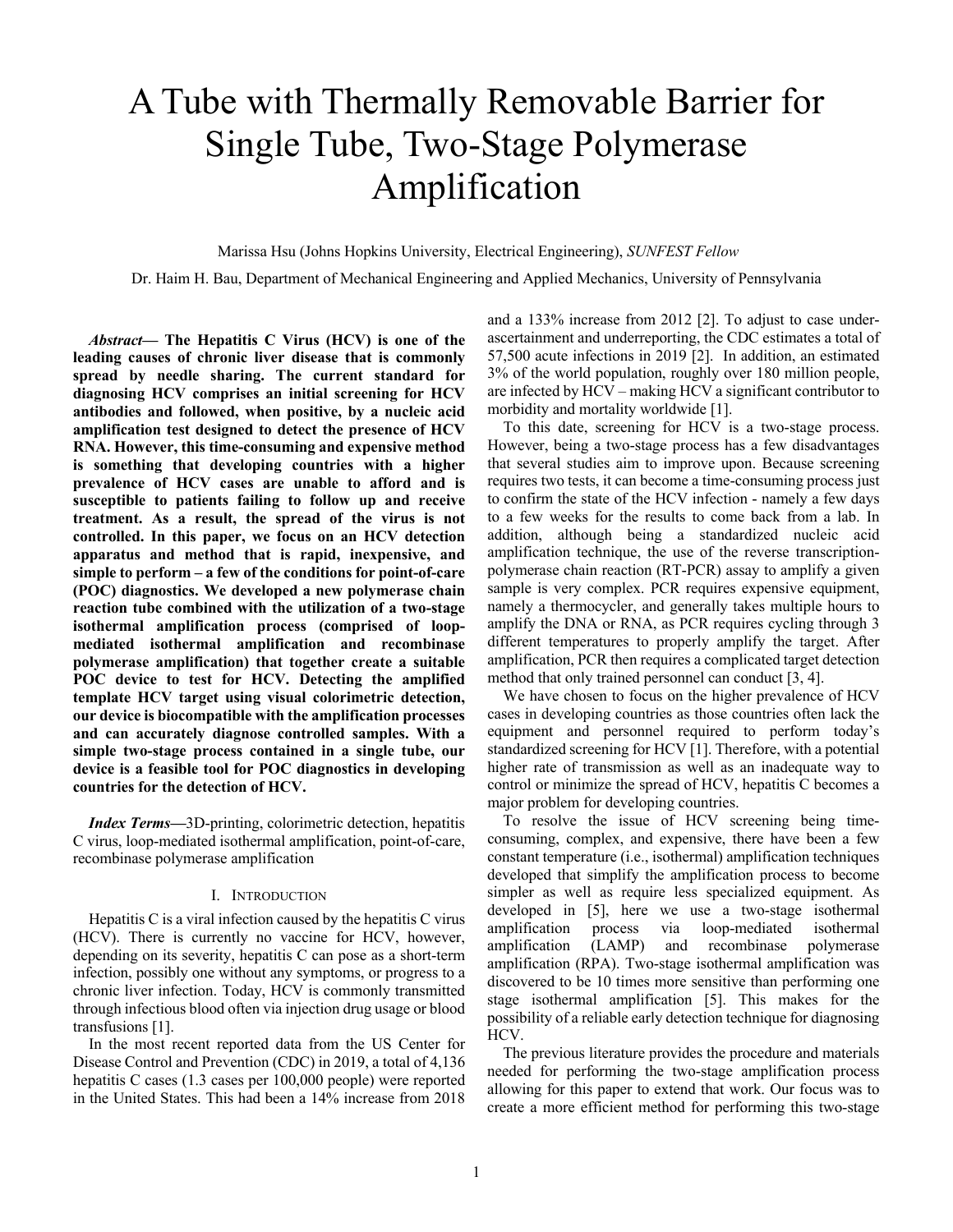amplification. In the prior work, each stage was performed separately in two tubes before having to be manually combined into one tube to produce the final amplified product [5]. Performing the stages separately poses the risk for open air contamination as well as a higher susceptivity to human error. This is where we worked to create an apparatus that would allow this two-stage amplification process to happen all in a single tube. Our proposed method for two-stage amplification in a single tube is illustrated in Fig 1. Using 3D-printing to fabricate our modified PCR tube, a thermally removable barrier can be created to establish a lower chamber and an upper chamber within the tube to hold each amplification process. With the addition of this thermally removable barrier, our tube can house both amplification solutions separately while also allowing for a systematic process for the two-stage amplification.



**Figure 1** *Visual interpretation of the two-stage amplification solutions in our 3D-printed tube. Using dye for ease of visualization, the blue dye represents the RPA solution, and the red dye represents the LAMP solution. After the docosane barrier liquifies, the two solutions can mix.* 

*a.* 3D-printed tube at initial insertion

*b.* 3D-printed tube after the docosane barrier is set to liquify allowing for the two solutions to mix. The docosane barrier remains on top of the mixture.

A summary of our proposed method for HCV screening is illustrated in Fig. 2.



**Figure 2** *Illustration of an HCV test with the use of a two-stage amplification operation. In this paper, we focus on developing the procedure for step 3 in the above illustration. As seen in our method, the patient can receive results within the same visit.*

For developing countries, a molecular test must be simple and inexpensive for an infection like HCV to be controlled. With our device and the two-stage molecular test from [5], we have created a point-of-care diagnostic tool that can be easily deployed to those where HCV is a major public health concern.

# II. BACKGROUND

# *A. Hepatitis C Virus (HCV) Screening*

The standard HCV screening used today consists of two stages. The first stage is an antibody test (anti-HCV test) where a positive test result indicates that an individual has been infected with HCV at some point. In other words, a positive antibody test does not indicate whether an individual currently has hepatitis C. However, following a positive result from the anti-HCV test, another test is then needed. As the second stage for testing for HCV infection, the nucleic acid test (NAT) for HCV RNA commonly uses the reverse transcriptionpolymerase chain reaction (RT-PCR) assay to amplify the target in the sample. Since HCV RNA can be detected as early as 1 week after an individual has been exposed, HCV NAT has been determined to be reliable in diagnosing a current HCV infection [1].

This two-stage process is feasible for developed countries that have access to the necessary equipment and trained personnel. However, these specifications for HCV screening, specifically for performing the HCV NAT, pose issues for developing countries. This is where we look to isothermal amplification processes as a rapid and inexpensive alternative.

# *B. Loop-Mediated Isothermal Amplification*

First discovered in 2000 by Notomi *et al* [6, 7], loopmediated isothermal amplification (LAMP) is an alternative nucleic acid amplification technique. As an isothermal amplification technique, LAMP is capable of amplifying DNA under a single temperature – around  $60-65^{\circ}C$  [8]. This allows LAMP to eliminate the need for expensive and complex equipment usually required for PCR-based amplification. All that is needed is a simple heating block or heated water bath that can provide a fixed temperature to the samples [9]. LAMP is also highly sensitive to even lower amounts of nucleic acid as it is reported that it can detect even as low as 6 copies of the target in a sample [7]. This is crucial to its potential for detecting HCV as a higher sensitivity test can provide a reliable method for early detection of an HCV infection as well as a condition to minimize false-negative results [5, 9]. Lastly, LAMP can utilize fluorescent or colorimetric detection to display an easily identifiable presence of the target pathogen. This detection technique is the simplest and least timely way to evaluate the results from the LAMP process. Therefore, it is a feasible method to easily detect HCV when placing such a test in developing countries [6-9].

Many studies over the last decade have confirmed that LAMP is extremely versatile and can detect many pathogens and bacteria ranging from those that invoke food-borne illnesses to ones from common viruses [6]. Also, LAMP can be used to detect either RNA or DNA targets which allows for RT-LAMP to be a suitable technique for detecting the presence of HCV RNA [3, 9].

#### *C. Recombinase Polymerase Amplification (RPA)*

Recombinase polymerase amplification (RPA) is another isothermal nucleic acid amplification technique. Operating at a steady low temperature anywhere between 31 and 43°C [4, 5,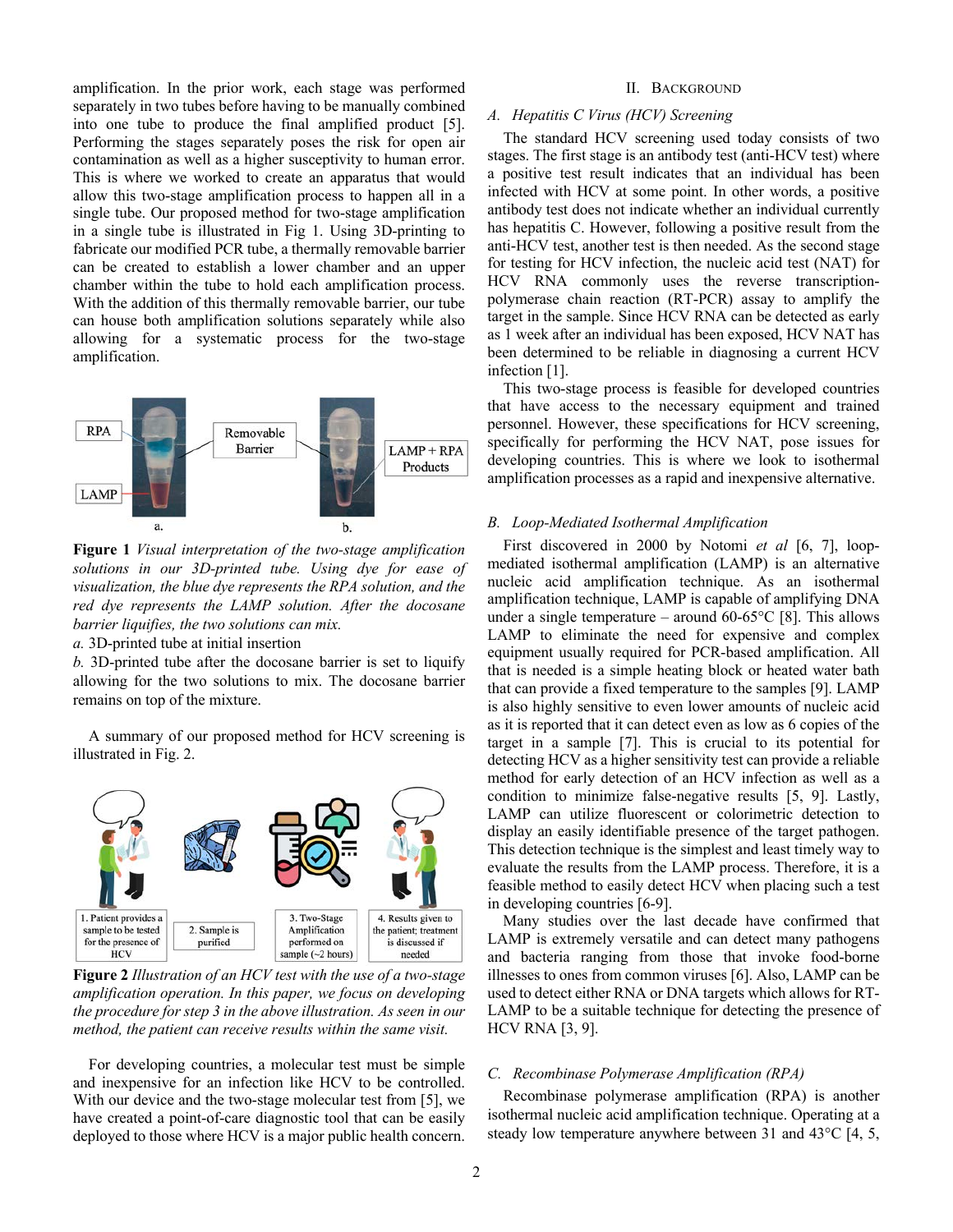11], RPA likewise requires minimal equipment to maintain this temperature during amplification. For detection of the target, RPA uses either real-time, target specific fluorescent probes or lateral flow strip detection [10, 11]. RPA is also able to detect the target typically in less than 30 minutes, making it a suitable rapid point-of-care test. In this work, our test is based on LAMP, however, together with RPA, the sensitivity is 10 times more sensitive than LAMP or RPA alone [5]. The manufacture TwistDx currently holds a patent on this amplification process. We will be using their kit to perform RPA in our lab.

#### *D. Thermally Removable Barrier Material: Docosane*

We use a water-insoluble solid called docosane as the material for the removable barrier that is placed inside our 3Dprinted tubes. Docosane is white when solid and transparent when liquid. In addition, docosane is less dense than water which makes the placement of this material into the tube simple. With the melting point of docosane within 42-45<sup>o</sup>C, we can systematically perform our two-stage amplification process for the detection of HCV all in one tube [12].



**Figure 3** *Docosane in its solid (a.) and liquid form (b.)*

# *E. Visual Colorimetric Detection of LAMP*

To get rapid results from our two-stage amplification process, we use visual colorimetric detection. One significant advantage of using visual detection is that it allows our process to be suitable for testing in developing countries. There is no extra instrumentation or trained personal needed to diagnose for HCV using this detection method [5].

Specifically for detection of LAMP, we are using hydroxy naphthol blue (HNB) colorimetric dye. The LAMP solution contains many  $Mg^{2+}$  ions that during incubation, react to form a magnesium pyrophosphate biproduct [8]. This suggests that during incubation, the  $Mg^{2+}$  concentration in the LAMP solution gradually decreases. This property is how the HNB dye, also classified as a metal indicator, can accurately signal the presence of the HCV target. If there is no HCV target in the solution for the LAMP process to amplify, the solution will exhibit a violet hue. On the contrary, if there is HCV target in the solution, the LAMP process will amplify the HCV RNA and cause the solution to exhibit a blue hue. HNB colorimetric detection is shown in Fig. 4.



**Figure 4** *Visual colorimetric detection using hydroxy naphthol blue (HNB) [8]. This figure details the color spectra of HNB due to varying concentrations of Mg2+ ions. Tube a, 8mM Mg2+ ions without dNTPs; tube b, 8mM Mg2+ ions with dNTPs; tube c, 7mM Mg2+ ions; tube d, 6mM Mg2+ ions; tube e 5mM Mg2+ ions; tube f, 4mM Mg<sup>2+</sup> <i>ions; tube g, 0mM Mg<sup>2+</sup> <i>ions. In our experiments, we have used a concentration of 8mM Mg2+ ions.* 

Alternatively, we have also used pH sensitive dyes as a method for visual colorimetric detection of the target template. This method of amplification utilizes the significant pH change from an initial alkaline pH to an acidic pH after incubation as observed from the LAMP reaction [13]. When there is a target template that invokes amplification, the solution will change from its initial pink/red hue to a yellow hue. With this color change only occurring upon amplification, pH sensitive dyes provide an additional reliable colorimetric detection method.



**Figure 5** *Visual colorimetric detection using pH sensitive dye. With a clear color difference between positive (pink) and negative (yellow) presence of the target template, pH sensitive dyes are a valuable visual detection method. Image from: https://www.neb.com/products/m1800-warmstartcolorimetric-lamp-2x-master-mix-dna-rna#*

# *F. Point-of-Care Tests*

Point-of-care (POC) tests can be suggested as an ideal diagnostic test as they align with the World Health Organization's suggestion that those diagnostic tests be highly sensitive, rapid, require minimal equipment or personnel, and inexpensive [14]. Due to its rapidity, results can often be given to a patient within a short period and therefore can give a patient the necessary treatment without needing the patient to come back for another visit. Since the standardized HCV screenings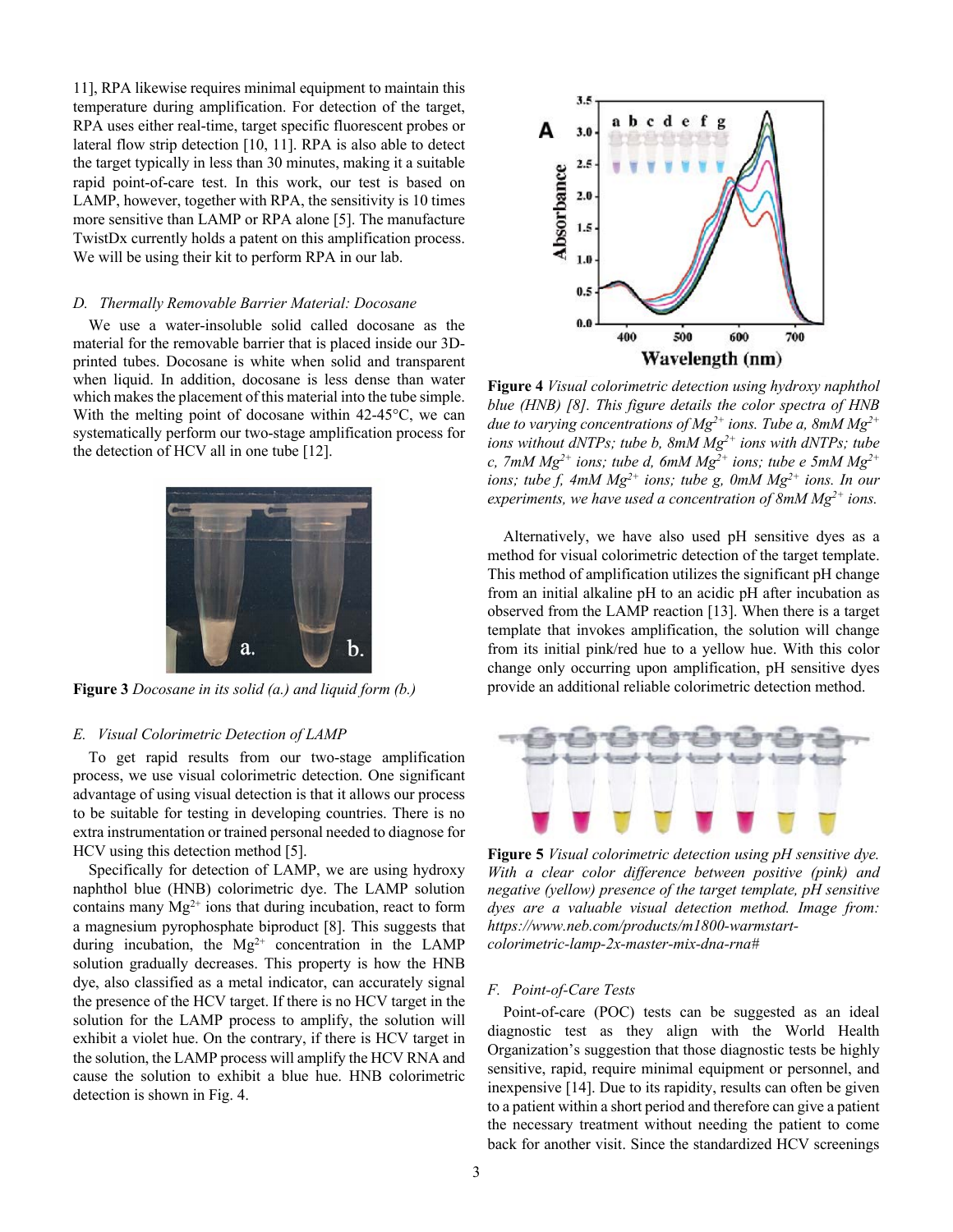are conducted in two stages, it is extremely beneficial if this screening can be improved and shortened to just one stage. In addition, due to POC tests being inexpensive and simple to perform, these tests can be easily transported to any site. This gives it the advantage of being able to be utilized in developing countries [14].

# III. MATERIALS AND METHODS

In this section, we have described the proposed materials and methods needed for detecting HCV using our alternative PCR tube design. To create our device, this project focuses on experimentation and is guided through 3 main steps: design, fabrication, and testing.

# *A. Design*

We began with the alternative PCR tube design, created using the 3D modeling capabilities of the SolidWorks software. This alternative PCR tube has an outer shell that directly replicates the outer shell of a standard PCR tube as seen in Fig. 6. This was intended as we needed to make sure that our alternative PCR tube was versatile enough to be tested in the same machines that a standardized PCR tube would normally be placed in (for example, a thermocycler).

The inside of our tube differs from a standard PCR tube. As shown in Fig. 7b, our alternative tube design has a partition fabricated to create two vertical vias inside the tube on one side and on the other, a main channel with a ledge that connects the lower and upper chambers. The vertical vias are available to access the lower chamber after the docosane barrier is placed in the main channel.

A cap was also designed to fit snugly around the top of the tube. Though a simple design, this cap showed to be suitable for keeping the samples contained within the tube during the amplification processes.



**Figure 6** *Our 3D-printed tube design a.* standard PCR tube strip *b.* 3D-printed tube (with docosane barrier)

*c.* 3D modeled tube in SolidWorks (front view, with cap)



**Figure 7** *Model of our 3D-printed tube design and the terms used to describe the components of the inside of the tube. All models were designed in SolidWorks. a.* Wireframe, front view

*b.* Top view

#### *B. Fabrication*

We have chosen to utilize 3D-printing technologies as a quick and inexpensive (rapid prototyping) fabrication technique to create our tube. In our lab, we use the Formlabs Form 3 3Dprinter - which is built on stereolithography (SLA) 3D-printing technology. Using Formlabs's Clear V4 resin material, our fabricated tube can remain partially transparent. After the part has been printed, we followed Formlabs's SLA basic finishing steps. This included washing the part in the company's Form Wash machine, post-curing the parts under UV light in the company's Form Cure machine, and lastly letting the part sit in an oven (set to 45°C) overnight. However, after complications with a pH test using our 3D-printed tubes, we discovered that the Clear V4 resin was not compatible with the pH visual colorimetric detection method.

We hypothesize that the tube's resin may contain additional OOH groups that release protons into the solution and as a result, cause a change in the pH of the solution. To counteract this incompatibility of the 3D-printed tubes, we treated the inner surface of the tubes with an alkaline solution. This surface modification involved setting the 3D-printed tubes (after having been properly cleaned and post-cured) in 1M NaOH solution for 24 hours. After 24 hours, the tubes were rinsed with deionized water and placed in an oven set to 45°C overnight. For our experiments, we treated all our tubes with NaOH solution. Alternatively, we found that treating the tubes with a combination of 1M NaOH and 1% bovine serum albumin (BSA) was also a way to modify the surface of the tubes. This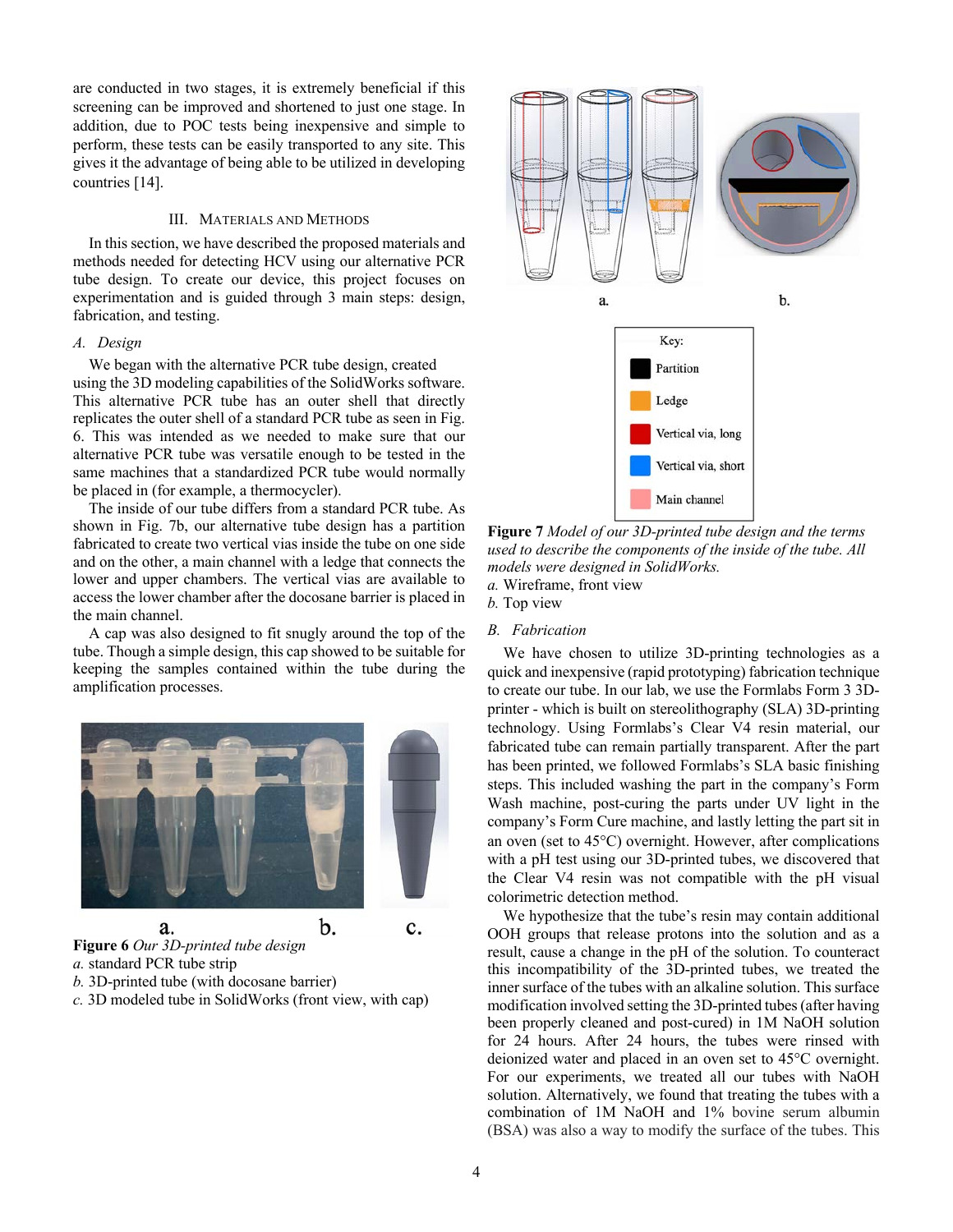surface modification could be done by treating the tubes with 1M NaOH, as previously detailed, but additionally placing BSA into the tube. The BSA filled tubes would sit for 3 hours before being emptied and placed in an oven set to 45°C overnight.

For the thermally removable barrier, we have used docosane as the material for the barrier. For inserting the barrier, we first placed approximately 60µL of deionized water into the main channel of the 3D-printed tube. We then inserted 23µL of docosane (liquified beforehand on a hot plate at 75°C) into the main channel. To create a barrier that was uniformly distributed above the ledge in the main channel, the tube was dipped into a warm water bath (set to about 80°C) for 30-40 seconds to allow for the docosane to re-liquify. Observations with the naked eye indicate that because docosane is less dense than water, the docosane would slowly liquify but remain on top of the deionized water in the tube. After 30-40 seconds passed, the tube was taken out of the warm water bath and placed into a slot within a Styrofoam cube. The Styrofoam acts as an insulator that allowed for the tube and the docosane to uniformly cool. After cooling for 5 minutes, the deionized water remaining underneath the barrier was taken out through the long vertical via while the short vertical via allowed air to enter the lower chamber. The tube, now only containing a solid docosane barrier, was then left to rest for an hour to allow for the docosane to fully harden. Steps for the creation of the thermally removable barrier are summarized in Fig. 8.



**Figure 8** *Fabrication procedure for the thermally removable barrier*

- *a.* insert deionized water into the tube
- *b.* insert docosane into the tube
- *c.* dip tube into warm water bath
- *d.* uniformly cool tube in Styrofoam

*e.* remove deionized water out from under the docosane barrier [Figure created with BioRender.com]



**Figure 9** *3D-printed tubes before and after the insertion* 

# *process of the docosane*

#### *C. Testing*

After allowing the docosane barrier to rest, the tubes are ready for experimentation. We began with testing the structural integrity of the docosane barrier using a dye test. Since the docosane barrier was meant to establish an upper and lower chamber, this barrier needs to be able to hold an amplification solution without letting any pass through the solid barrier. We also aimed to use the minimum amount of docosane needed to establish that solid barrier. We had identified 23µL of docosane was the minimum amount of docosane needed. However, oftentimes incomplete coverage or the surface tension of the inside of the tube creating a concave meniscus may cause a 23µL docosane barrier to be faulty. As seen in Fig. 10a, this docosane barrier has formed a concave meniscus after cooling while Fig. 10b shows the creation of a docosane barrier that does not have a meniscus. This is where we can use the dye test to verify these barriers' structural integrity.



**Figure 10** *The effect of surface tension on the structural integrity of the docosane barrier*

*a.* Case where a concave meniscus has formed after the barrier has cooled

*b.* Case where no meniscus has formed after the barrier has cooled

To mimic the placement of an amplification solution in our dye test, we placed 25µL of food coloring on top of the docosane barrier. We then observed the tube periodically for 60 minutes to verify the structural integrity of the barrier. However, we later determined that the dye test was destructive to the LAMP process and resorted to testing only one tube from each batch of tubes made. The tube that was chosen for the dye test was then discarded while the remaining tubes moved on to the experimentation with the amplification processes.

As per the prior literature that this paper extends, this paper uses the two-stage amplification process termed RAMP. We will break down the RAMP process in the following sections.

# *1) RT-LAMP Conditions (Part 1 of 2 for RAMP)*

RT-LAMP is a modified form of LAMP that uses a reverse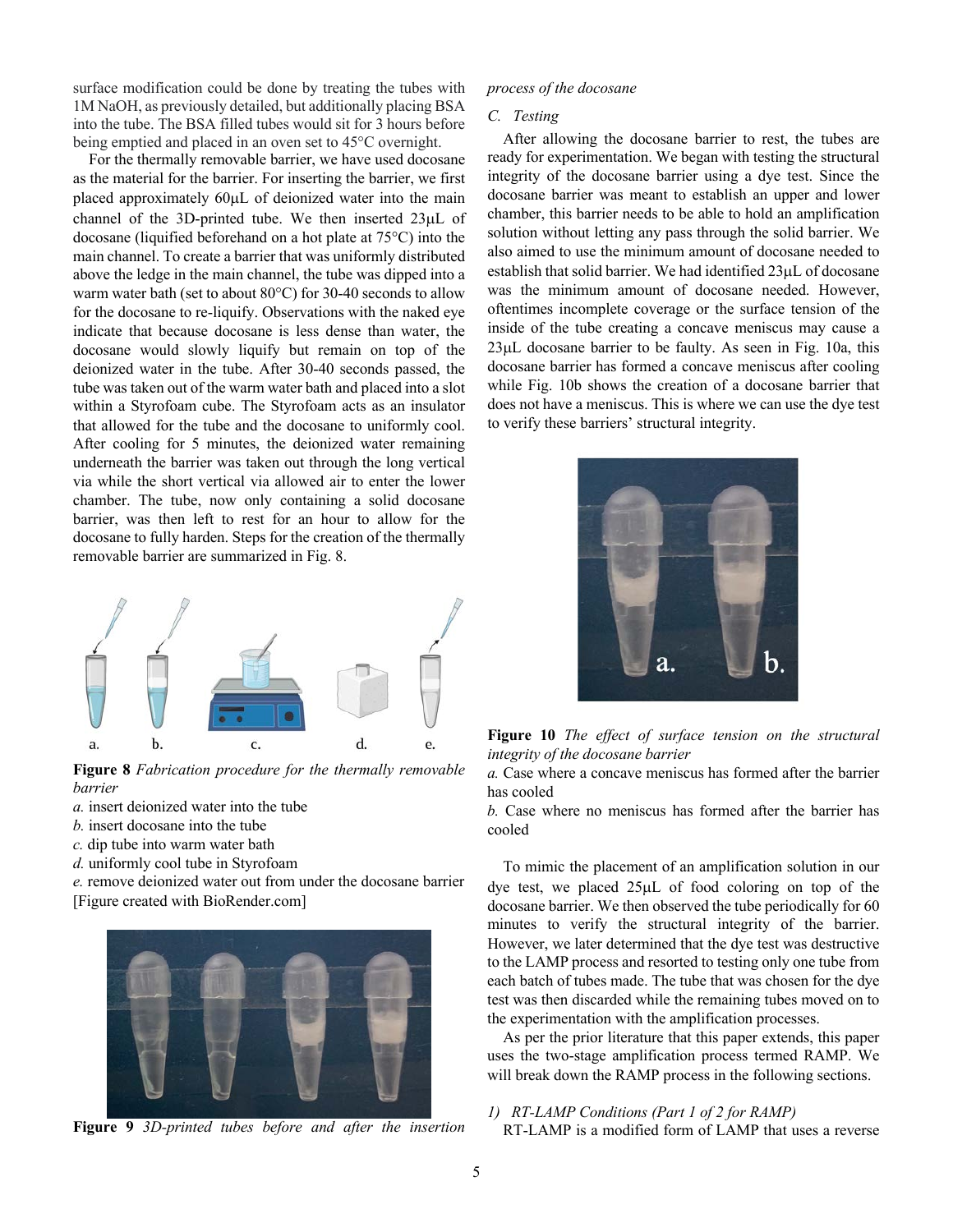transcriptase to make complimentary DNA to then be amplified. Since we are working with a HCV RNA target, RT-LAMP is necessary for amplification. The total volume of the RT-LAMP solution was kept to  $20\mu$ L by including  $10\mu$ L of  $2X$ composition of reaction mixture (manually created in the lab using the protocol detailed in [3]), 1µL of HCV primer solution, 1µL of DNA polymerase, 1µL of target HCV template (for positive controls), 1µL of hydroxy naphthol blue (HNB) colorimetric dye and 6µL of molecular water. With the inclusion of the HNB colorimetric dye, this LAMP mixture would utilize the metal indicator for visual detection of the target.

Alternatively, to use the pH sensitive dye for visual detection, we used 10µL of WarmStart Colorimetric LAMP 2X Master Mix (New England Biolabs), 1µL of HCV primer solution, 1µL of target HCV template (for positive controls), and 8µL of molecular water. The total volume of the LAMP solution was likewise kept to 20µL.

This LAMP solution is created first as it will occupy the lower chamber in the tube. The above composition is inserted using a vertical via. Only one visual detection method, either the metal or pH indicator, is used per experiment.

# *2) RPA Conditions (Part 2 of 2 for RAMP)*

RPA reactions were assembled according to the manufacturer's instructions (TwistDx, TwistAmp Basic Kit). Additionally, we have used the HCV primer sequences used in the previous work that developed the two-stage RAMP process. This solution is created second as it will occupy the upper chamber and can be inserted in the main channel directly on top of the docosane barrier.

After creating the RAMP solution, our tube is prepared for the two-stage amplification process. At this point, we can record the initial color of the RAMP solution. In the upper chamber holding the RPA mixture, the solution is clear. In the lower chamber holding the LAMP mixture, a violet hue can be observed. After recording the initial color and confirming its state, we begin the two-stage amplification of the solution. With a lower amplification temperature of around 38°C, the firststage RPA solution in the upper chamber of the tube can be incubated in a heat block set to 38°C for 30 minutes. The heating source is then set to 50°C for 5 minutes, to allow for the docosane barrier to fully liquify. After the docosane barrier has liquified and allowed the RPA and RT-LAMP volumes to mix, the heat block is set to 63°C for 45-60 minutes for the secondstage LAMP reaction.

At the end of the incubation process, the tube is placed on ice for 5 minutes to halt amplification. The naked eye can then observe the color of the RAMP solution. If using HNB colorimetric detection, a violet hue signals a negative detection of HCV while a blue hue signals a positive detection of HCV. If using the pH colorimetric detection, a pink hue signals negative detection while a yellow hue signals positive detection.

A summary of the entire methodology explained in this section is illustrated in Fig. 11.



**Figure 11** *Flow chart illustration of the process used in this project for the creation of a POC device for HCV detection.*  [Figure created with BioRender.com]

# IV. RESULTS AND DISCUSSION

To develop a POC device that would be suitable for diagnosing HCV, the device would not only have to meet the structural conditions for replacing a standard PCR tube but would also need to not interfere with the biological amplification processes. Here we discuss how our new PCR tube performed in the lab.

# *A. Device: Structural Integrity*

The first necessary experiments done with our 3D-printed tubes aimed to test the structural integrity of the tube and the docosane barrier inside. Being an alternative design to a standard PCR tube, our tube was made to directly match the outer shape and size of a standard tube. In addition, it was made sure that our device would be able to fit within the spaces in either a heat block for 0.5mL tubes or a thermocycler.

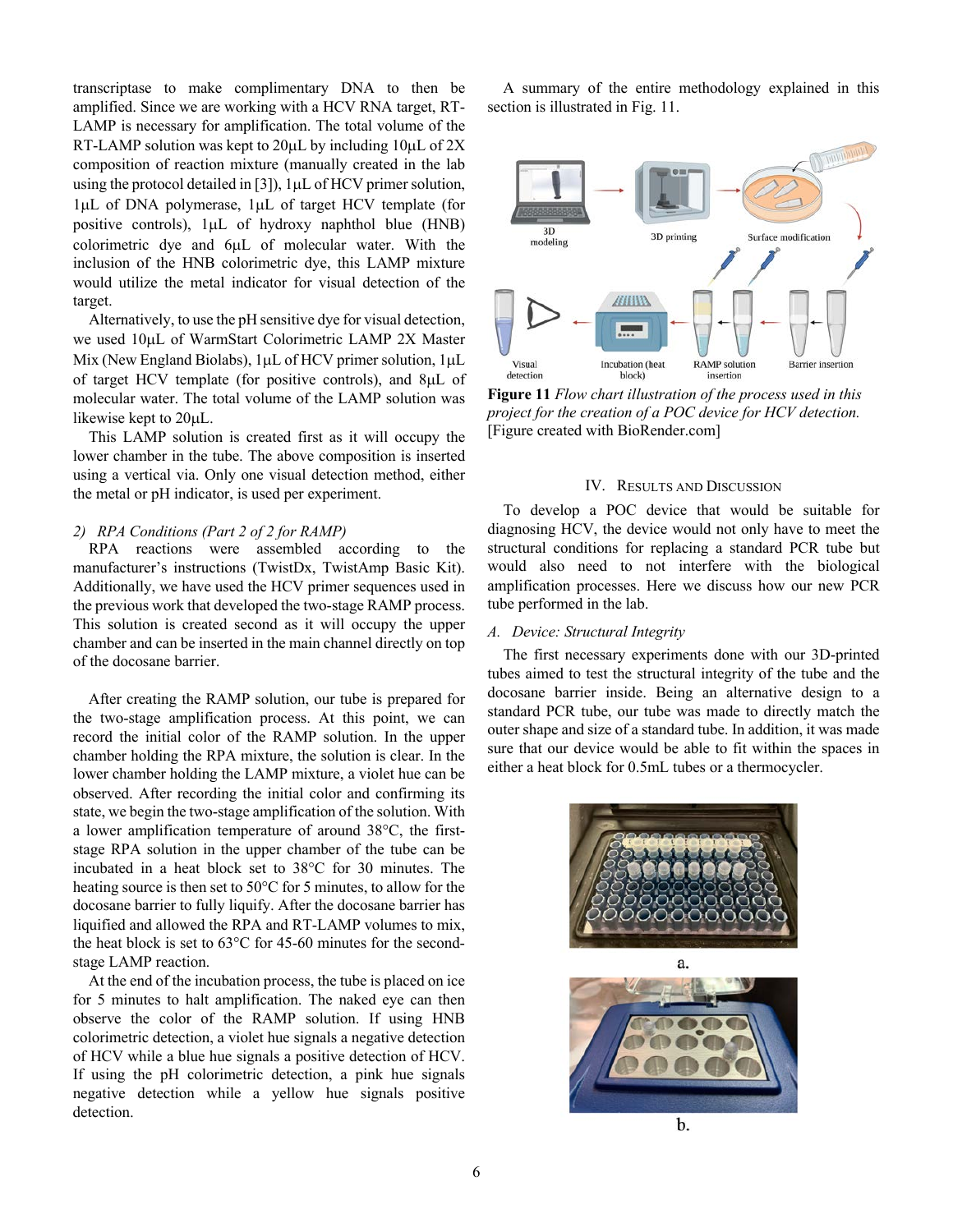# **Figure 12** *3D printed tubes compatibility with the potential heating sources*

*a.* Thermocycler with an 8-tube PCR strip and eight 3D-printed tubes

*b.* VWR Advanced Mini Dry Block Heater with two 3D-printed tubes (note: we did not have a heat block for 0.5mL tubes in our lab. The heat block shown is for 1.5mL tubes but has slots that can fit our 0.5mL printed tubes)

After designing a device that replicated the outer shape of a standard PCR tube, we moved on to testing the structural integrity of the docosane barrier. In our two-stage amplification process, one amplification solution must lie on top of the barrier and incubate on its own before letting it mix with the solution in the chamber underneath. Here we used the dye test to observe whether the barrier would be able to hold up a volume of solution. We concluded the minimum amount of docosane needed to make the barrier in our tubes was 23µL. This amount not only created a solid barrier in the tube but also withstood the dye test for an average of 90 minutes – well past the necessary time needed for performing RPA.

After performing a dye test on a select few tubes per batch of tubes created at a time, our 3D-printed tubes would be ready for the next experiments.

# *B. Device: Biocompatibility*

Verifying the structural integrity of our design was the first part of creating a suitable POC device. The next necessary experiments done with our 3D-printed tubes then focused on biocompatibility. The 3D-printed tubes would be housing nucleic acids, enzymes, buffers, etc. that would be necessary for the amplification processes to take place. Therefore, we needed to perform controlled experiments directly in our tube to confirm that our tubes would not inhibit the amplification processes.

We began with verifying the biocompatibility of our 1M NaOH surface modification to the inside of the 3D-printed tubes. As shown Fig. 13b, we observed that this surface modification was able to successfully chemically modify the inner surface of the tube so that our 3D-printed tubes would not affect the pH of the solutions. Verifying the pH of the 3Dprinted tubes was done using 10µL of WarmStart Colorimetric LAMP 2X Master Mix (New England BioLabs) and 10µL of molecular water. An expected decrease of volume can be observed after incubation due to evaporation. Since the solution in the tubes remain the same color before and after incubation, we confirmed that our surface modification prevents our 3Dprinted tubes from modifying the pH of the reaction mix.



**Figure 13** *Before and after the surface modification of the 3Dprinted tubes*

*a.* 3D-printed tubes before a surface modification. Note that there is a spontaneous color change to yellow after a 45-minute incubation in the absence of target templates.

*b.* 3D-printed tubes after a 1M NaOH surface modification. Note that there is no color change after a 45-minute incubation in the absence of target templates. It is also interesting to note that the colors of the LAMP mixture at the start have a significantly pinker hue for the tubes with a surface modification. This further shows the NaOH solution can chemically make the inside of the tubes more basic.

After confirming the surface modification would cease the chance of the 3D-printing resin from affecting the pH of the solution, we then tested for the biocompatibility of the tube with the amplification processes. Although we aim to use our tube for the two-stage amplification process, we first needed to test the compatibility of the two stages (LAMP and RPA) independently and without the presence of the docosane barrier.

We started with testing the LAMP procedure in the 3Dprinted tubes using a hepatitis B virus (HBV) as the target template for one experiment and HCV for another. We used a concentration of 250 copies per reaction of HBV and 3.0x105 copies per reaction of HCV. In Fig. 14, we have four total 3Dprinted tubes with two tubes set up as a negative control and two tubes set up as a positive control. After incubation, we can observe that the HNB indicator remains violet for the negative controls and changed to blue for the positive controls.

We concluded with visual observation of the distinct color difference between the negative and positive controls that our 3D-printed tubes are biocompatible with the LAMP process.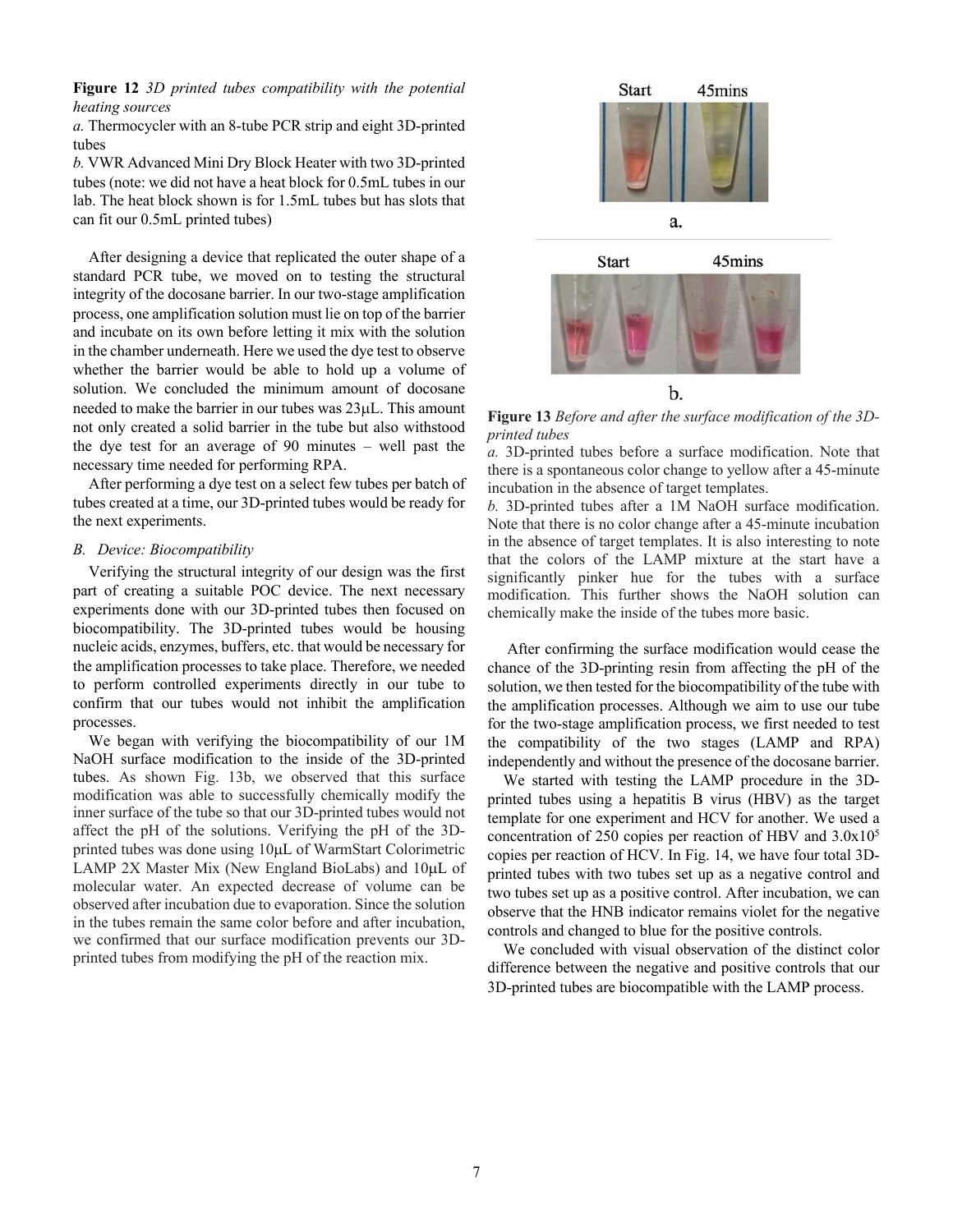

**Figure 14** *Testing the LAMP procedure in the 3D-printed tubes without docosane present. Using HNB colorimetric detection to verify the presence of the target template. Tubes 1-2: negative control (no target). Tubes 3-4: positive control (target present). a.* Target template: HBV.

*b.* Target template: HCV.

Due to time constrains and complications that will be explained in the next section, we were unable to test the RPA procedure in the 3D-printed tubes. Consequently, the two-stage RAMP process was also not tested.

# *C. Ongoing Complications*

After confirming that the tube without docosane was biocompatible with the LAMP process, we planned to test the biocompatibility of the tube and docosane with LAMP. However, when performing this combination in our tube, we observed an inconsistency with what we expected in the negative and positive control groups. Since we had determined that the 3D-printed tubes without docosane were biocompatible with LAMP, we concluded that docosane might be the source of the unexpected results.

There was now the possibility that somehow the docosane was chemically interfering with the LAMP process. We then moved to testing the docosane alone with the LAMP process in standard PCR tubes. One experiment conducted was comprised of LAMP 2X buffer and varying amounts of docosane. With no target in any of the tubes, we expected all the tubes to remain violet when using the HNB indicator. As seen in Fig. 15a, this hypothesis was disproved. In the tube with 10µL of docosane, there was a noticeable color change of the HNB indicator to blue while all other amounts of docosane remained violet. Additionally, we performed another experiment with docosane but now added a target template as a positive control. We expected that all negative controls would remain violet while all positive control would change to blue. As seen in Fig. 15b, this hypothesis was also disproved.



**Figure 15** *Docosane testing series using the HNB indicator on the LAMP process*

*a.* 2X LAMP buffer and varying amounts of docosane. (From left to right, 0µL, 10µL, 20µL, 30µL, 40µL of docosane) *b.* Varying amounts of docosane tested with negative and positive control groups. (Tubes 1-3: negative control, from left to right, 5µL, 10µL, 20µL of docosane. Tubes 4-6: positive control, from left to right, 5µL, 10µL, 20µL of docosane).

Through these experiments, we noticed that there is the possibly of a pattern that correlates the amount of docosane to the incompatibility to the LAMP process. In all cases where less than 10µL of docosane were tested, the LAMP solution changed to blue. This was regardless of whether there was a target template present. On the contrary, in all cases where more than 20µL of docosane was used, the LAMP solution remained violet. Likewise, regardless of the presence of a target template. (We would also like to note that the range of 10µL to 20µL of docosane was not tested).

Despite the setback with the HNB indicator testing method, we also attempted to use the pH sensitive dye indicator for a possible alternative way to continue testing our 3D-printed device. However, due to docosane's hypothesized slightly acidic property, the pH sensitive dye prematurely changed colors despite the absence of a target template when tested in a standard PCR strip (as seen in Fig. 16).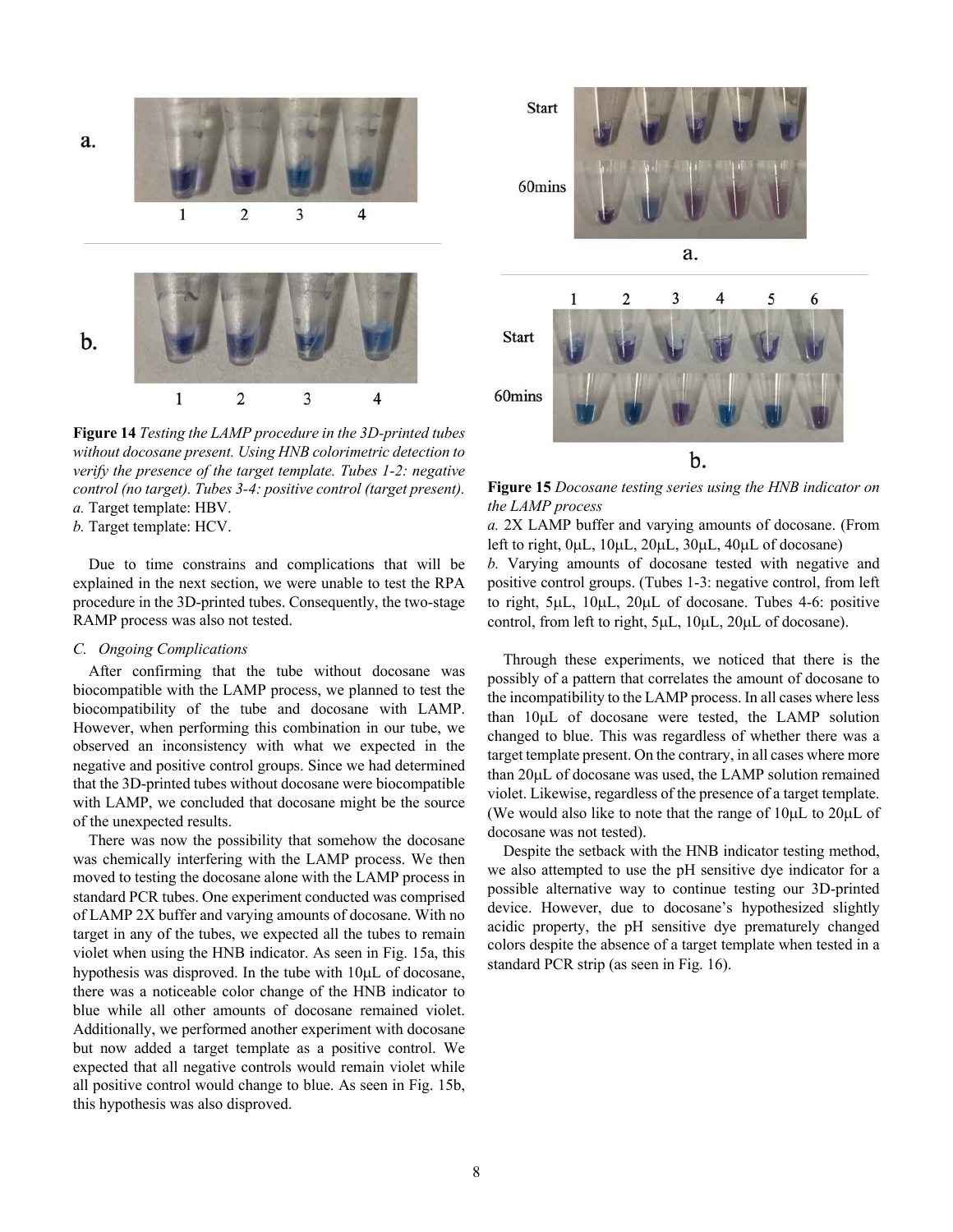![](_page_8_Figure_0.jpeg)

**Figure 16** *Docosane testing using the pH indicator LAMP buffer in a standard 8-tube PCR strip. Tube 1: no docosane. Tube 2-4: varying amounts of docosane (from left to right, 10*µ*L, 20*µ*L, 30*µ*L of docosane). No tubes contain a target template. After a 45-minute incubation, tubes 2-4 changed to yellow.*

Upon noticing the acidic nature of docosane, we recalled that our 3D-printed tubes were currently having their surface modified with the 1M NaOH solution to chemically manipulate the surface to be more basic. We then performed another test with the docosane and the pH indicator LAMP 2X buffer but placed the solution directly into the 3D printed tubes before incubating. After incubation, as seen in Fig. 17, the tube with 10µL of docosane did not cause the pH indicator to prematurely change color. This was an intriguing result as the same amount of docosane tested in the standard PCR strip had caused a color change whereas there was no color change in a surface modified tube. We hypothesize that possibly after the application of the surface modification, some NaOH is left over that inherently causes an increase in the pH of the reaction mix. As a result, this may be enough to counteract the alleged acidity of the docosane for small amounts of docosane used. This finding now poses a possibility for some form of biocompatibility between the docosane and the LAMP process.

![](_page_8_Figure_3.jpeg)

**Figure 17** *Docosane testing using the pH indicator LAMP buffer in 3D-printed tubes with 1M NaOH surface modification. Tube 1: standard PCR tube, no docosane. Tube 2: 3D-printed tube, no docosane. Tubes 3-5: 3D-printed tubes, varying amounts of docosane (from left to right, 10*µ*L, 20*µ*L, 30*µ*L of docosane). No tubes contain a target template. After a 45 minute incubation, tubes 4 and 5 changed to yellow while tube 3 (containing 10*µ*L of docosane) remained pink.*

From these experiments testing with docosane, we can conclude that there are some possible chemical or biological complications with the biocompatibility of the docosane material with the LAMP process. Unfortunately, time restrictions did not allow for further experimentation.

# V. CONCLUSION AND FUTURE DIRECTIONS

In this work, we propose an alternative PCR tube design that can be utilized in developing countries for diagnosing HCV. While using the two-stage amplification process termed RAMP, as described in the literature that this work extends, we have determined that our 3D-printed tube design is biocompatible with the first-stage LAMP process. Additionally, through an inner surface modification of the tube that chemically adjusts the pH of the tube to remain basic, our 3Dprinted tube can accommodate the usage of either an HNB metal indicator or a pH indicator to detect the presence of the target HCV template. This allows the 3D-printed tube on its own to be flexible enough to provide accurate results for whichever visual colorimetric detection method is preferred or available.

 As noted previously, we had run into a few roadblocks concerning the biocompatibility of docosane with the LAMP reaction process. However, we did observe that when our 3Dprinted tubes were modified with an alkaline solution, certain amounts of docosane did not invoke a color change when a target template was not present. Although this was specifically characteristic with the pH indicator test, this suggests that additional chemical modifications could counteract the hypothesized acidic docosane. We suggest adding a higher concentration of Tris-HCl buffer (pH 8.8) to the LAMP 2X reaction mixture to see if this additional alkaline volume can halt the docosane from prematurely changing the pH of the solution.

If such an additional chemical modification can be created to counter the chemical nature of docosane, we believe that our 3D-printed tube has significant potential for use as a rapid and inexpensive POC device.

#### ACKNOWLEDGMENT

The author would like to acknowledge the support of the National Science Foundation, through NSF REU grant no. 1950720. The author also acknowledges Dr. Haim H. Bau of the Department of Mechanical Engineering and Applied Mechanics at the University of Pennsylvania for this research opportunity and for his support and guidance throughout this project. The author also thanks Qingtian Yin and Youngung Seok, both of the Department of Mechanical Engineering and Applied Mechanics at the University of Pennsylvania, for their mentorship and assistance. Lastly, a special thanks to the Summer Undergraduate Fellowship in Sensor Technologies program at the University of Pennsylvania as well as the program coordinators Dr. Sue Ann Bidstrup Allen of the Department of Chemical and Biomolecular Engineering and Julia Falcon.